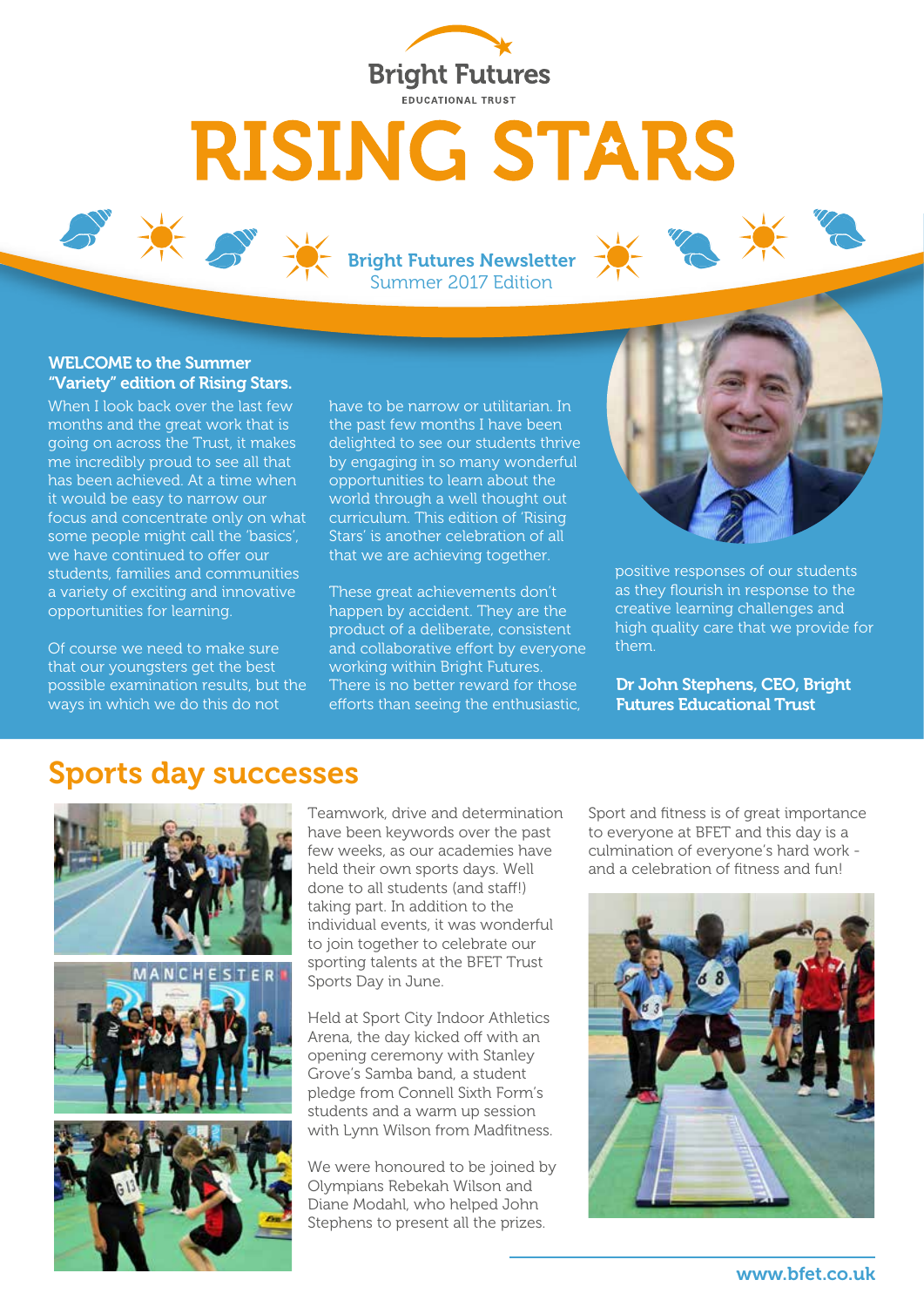

#### Summer drama at CMA

During the Summer holidays, six CMA students from Year 8 and 9 will be doing two live performances of their own drama called 'Top of the Bill', at Greater Manchester Police Museum.

The play shows the role of women in the police force throughout the years, taking the audience around the museum to create different scenes and scenarios. The final performances are taking place on Saturday 29th July with two showings (1.30pm and 4pm). This is a wonderful achievement by the team, showing real maturity and creativity. We wish them all the best.

#### Global business training for Connell students

Learning from a global business is a great experience for anyone - and a lucky group of Connell students can testify to this, having spent a day with KPMG at the financial company's brand new Manchester offices. Students were put through their paces with a range of workshops from studying business etiquette and interview skills, to how to produce a winning C.V. It was an inspiring day for all!



## Fundraising fun

A group of staff and students from South Shore joined forces to beat cancer on Wednesday 5th July. They were part of a group of thousands of people raising money by doing the race for life along Blackpool Promenade.

The atmosphere was brilliant; from the huge group warm up to the high fives around the course. Morale was high and the camaraderie was second to none. A great event for an even greater cause. Well done team and massive thanks to all who sponsored and supported them along the way.



### Melland artwork wins competition for public display

History has come to life through art this term, as Melland Learner Groups 3 and 4 won a national art competition with Graham Construction. The students have been learning all about the history of the region's cotton mills and the regeneration around Ancoats, creating artwork using a range of techniques using LS Lowry for inspiration.

The pictures have been displayed on hoardings in the Ancoats area of Manchester and look really professional.

Well done, everybody.



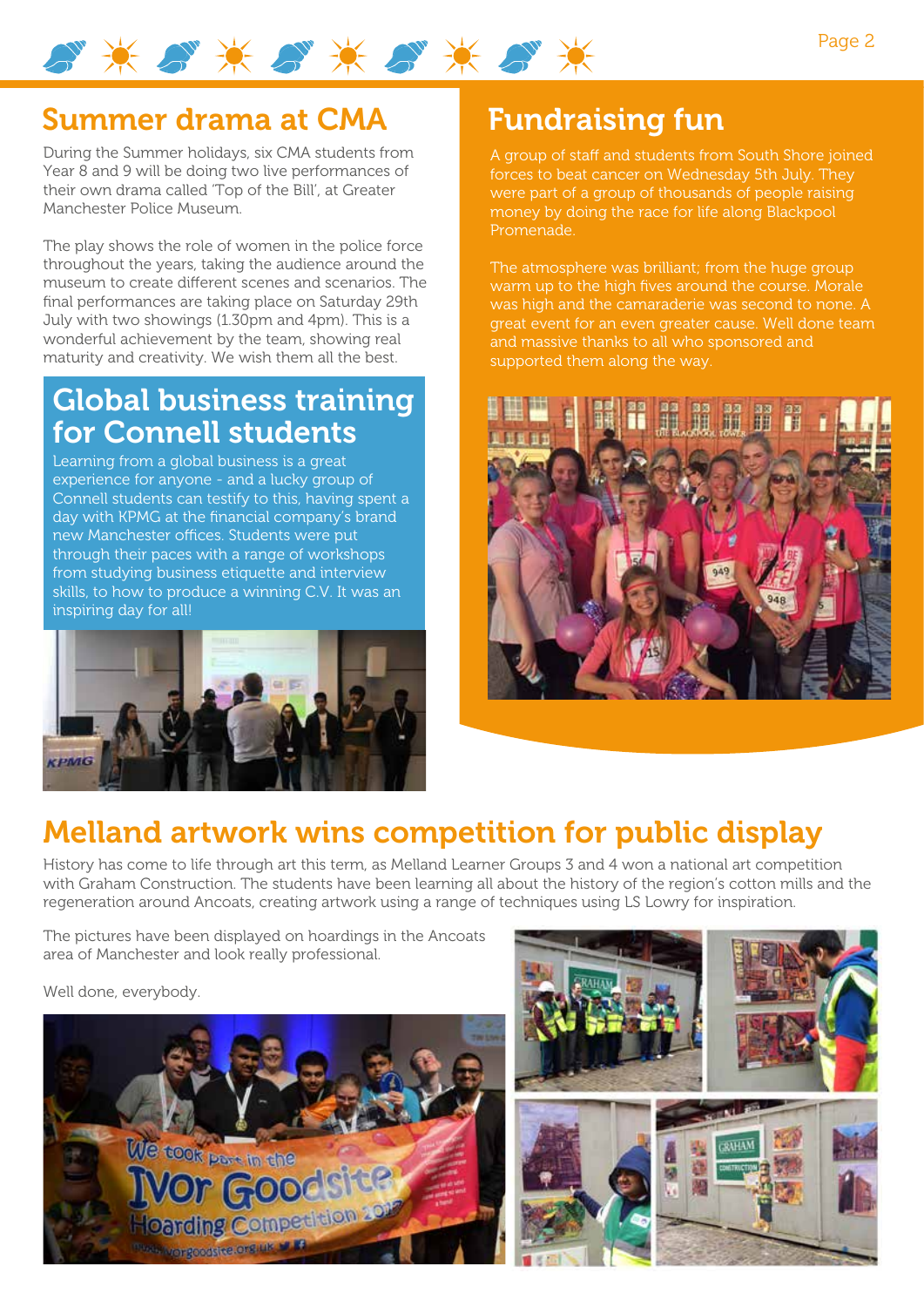

# Chemistry at work

Pupils from South Shore Academy attended a 'Chemistry at Work' event at Catalyst Science Discovery Centre in Widnes recently.

This involved six different workshops from major companies including SSE, RSClare labs and Croda - and included activities such as handling recycled aluminium, performing endothermic and exothermic reactions, making suncream and shampoo and attending talks on astrophysics, data modelling and how a power station works.

This event was both fascinating and fun - and a great way to introduce students to a range of STEM career options.



# Physician of the year

The Science department at Altrincham Girls' Grammar School has been celebrating as student Jorja Kirk has won a Manchester Schools' Physician of the Year Award. These awards, which celebrate the talent of exceptional students studying physics in the city and surrounding areas, are



hosted by the University of Manchester and given by the Ogden Trust, an organisation dedicated to encouraging and supporting the teaching and learning of physics. As a recipient of the Physicist of the Year award, Jorja is now eligible for the Ogden Trust Alumni Association, giving her access to a range of programmes and events.

# Musician of the year

Marton's Year 5 pupil Levi Walsh represented the school at Blackpool Music Service's 'Musician of the Year', which took part at Springfield Methodist Church, Blackpool.



The event was open to children from both primary and secondary

schools across the region and a total of twelve schools were competing. Levi performed brilliantly and was highly commended by the judges.

Well done, Levi!



## Happy birthday Rushbrook!

Congratulations Jorja!

On 15th July, Students from CMA, Stanley Grove and of course Rushbrook, joined forces to celebrate the school's 1st Birthday. With a samba band, singers, performances from the Smash Show 'Hairspray' and some amazing drumming, the celebrations were no doubt heard across most of North Manchester!

Activities included crafts, a tombola, a picnic and a BBQ and a fantastic time was had by all. In its first academic year, Rushbrook has created a wonderful school environment - a huge congratulations to all staff and students.



# Recognition for Build a Bridge

The community work of Stanley Grove was recognised by the Times Educational Supplement last month, when its Build A Bridge programme was shortlisted for the title's Community Award.

Since its inception, Build A Bridge has built up excellent relationships with some of the region's leading cultural organisations, to ensure all students have more access to science, art, music, sport and leisure activities. Well done to the whole team - we look forward to seeing what comes next in this ground-breaking and well-managed project.